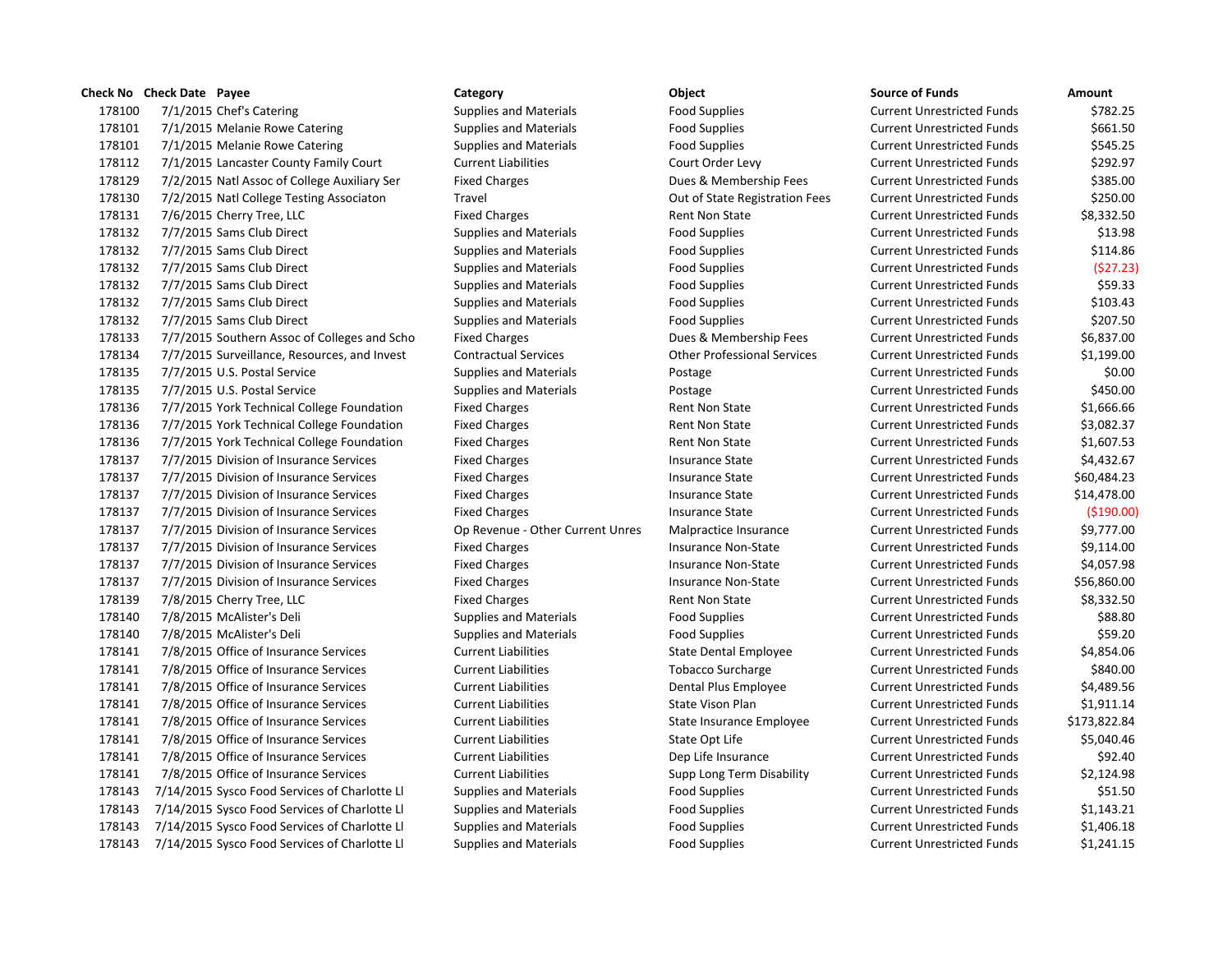7/14/2015 Sysco Food Services of Charlotte Ll Supplies and Materials Food Supplies Current Unrestricted Funds \$1,429.08 178143 7/14/2015 Sysco Food Services of Charlotte Ll Supplies and Materials Food Supplies Current Unrestricted Funds \$262.51 7/15/2015 Academic Marketing Services, LLC Current Assets Prepaid Expenses Current Unrestricted Funds (\$12,950.01) 7/15/2015 Academic Marketing Services, LLC Contractual Services Printing Current Unrestricted Funds \$35,054.00 7/15/2015 Academic Marketing Services, LLC Supplies and Materials Postage Current Unrestricted Funds \$12,950.01 7/15/2015 Academic Marketing Services, LLC Supplies and Materials Postage Current Unrestricted Funds \$4,025.00 178145 7/15/2015 Adams Outdoor Advertising of Nc Contractual Services Advertising Advertising Current Unrestricted Funds \$1,500.00 178145 7/15/2015 Adams Outdoor Advertising of Nc Contractual Services Advertising Advertising Current Unrestricted Funds \$2,869.48 7/15/2015 Airgas Usa, Llc Supplies and Materials Education Supplies Current Unrestricted Funds \$3.85 7/15/2015 Airgas Usa, Llc Supplies and Materials Education Supplies Current Unrestricted Funds \$461.73 7/15/2015 Airgas Usa, Llc Supplies and Materials Education Supplies Current Unrestricted Funds \$171.16 7/15/2015 Airgas Usa, Llc Supplies and Materials Education Supplies Current Unrestricted Funds \$158.89 178146 7/15/2015 Airgas Usa, Llc Supplies and Materials Education Supplies Current Unrestricted Funds \$1.80 7/15/2015 Airgas Usa, Llc Supplies and Materials Education Supplies Current Unrestricted Funds \$92.45 7/15/2015 Airgas Usa, Llc Supplies and Materials Education Supplies Current Unrestricted Funds \$43.78 7/15/2015 Airgas Usa, Llc Contractual Services Other Professional Services Current Unrestricted Funds \$7.70 7/15/2015 Airgas Usa, Llc Contractual Services Other Professional Services Current Unrestricted Funds \$3.60 178146 7/15/2015 Airgas Usa, Llc Supplies and Materials Education Supplies Current Unrestricted Funds \$15.41 178146 7/15/2015 Airgas Usa, Llc State Supplies and Materials Education Supplies Current Unrestricted Funds \$7.19 7/15/2015 Career Step Llc Contractual Services Other Professional Services Current Unrestricted Funds \$7,558.70 7/15/2015 Career Step Llc Contractual Services Other Professional Services Current Unrestricted Funds \$16,222.45 7/15/2015 Career Step Llc Contractual Services Other Professional Services Current Unrestricted Funds \$4,911.80 7/15/2015 Career Step Llc Contractual Services Other Professional Services Current Unrestricted Funds \$2,509.90 7/15/2015 Career Step Llc Contractual Services Other Professional Services Current Unrestricted Funds \$5,019.80 7/15/2015 Caretaker Management Service Inc Contractual Services Other Professional Services Current Unrestricted Funds \$1,205.00 7/15/2015 Caretaker Management Service Inc Contractual Services Other Professional Services Current Unrestricted Funds \$950.00 7/15/2015 Caretaker Management Service Inc Contractual Services Other Contractual Services Current Unrestricted Funds \$400.00 7/15/2015 Carolina SaniGLAZE, LLC Contractual Services Other Professional Services Current Unrestricted Funds \$3,143.25 7/15/2015 Carrier Corporation Contractual Services Other Professional Services Current Unrestricted Funds \$780.00 7/15/2015 Carrier Corporation Contractual Services General Repair Current Unrestricted Funds \$2,205.00 178151 7/15/2015 Chef's Catering The Supplies and Materials Food Supplies Food Supplies Current Unrestricted Funds \$885.45 178152 7/15/2015 City of Rock Hill Supplies and Materials Fuel Fuel Current Unrestricted Funds \$908.35 178152 7/15/2015 City of Rock Hill Supplies and Materials Fuel Fuel Current Unrestricted Funds \$50.66 7/15/2015 City of Rock Hill Supplies and Materials Fuel Current Unrestricted Funds \$1,221.96 7/15/2015 Cox's Rock Hill Inc Contractual Services Other Professional Services Current Unrestricted Funds \$1,185.00 7/15/2015 Dade Paper and Bag Co Supplies and Materials Janitorial Supplies Current Unrestricted Funds \$522.43 7/15/2015 Davis & Floyd, Inc. Permanent Improvements Reimbursables Unexpended Plant \$234.79 7/15/2015 Davis & Floyd, Inc. Permanent Improvements Fees, Arch, Eng & Other Unexpended Plant \$5,897.00 7/15/2015 Davis & Floyd, Inc. Permanent Improvements Reimbursables Unexpended Plant \$119.03 7/15/2015 Eastern Refrigeration Service, Inc Contractual Services Other Professional Services Current Unrestricted Funds \$220.00 7/15/2015 Education to Go Contractual Services Other Professional Services Current Unrestricted Funds \$650.00 7/15/2015 Education to Go Contractual Services Other Professional Services Current Unrestricted Funds \$65.00 7/15/2015 Education to Go Contractual Services Other Professional Services Current Unrestricted Funds \$780.00

**Check No Check Date Payee Category Object Source of Funds Amount**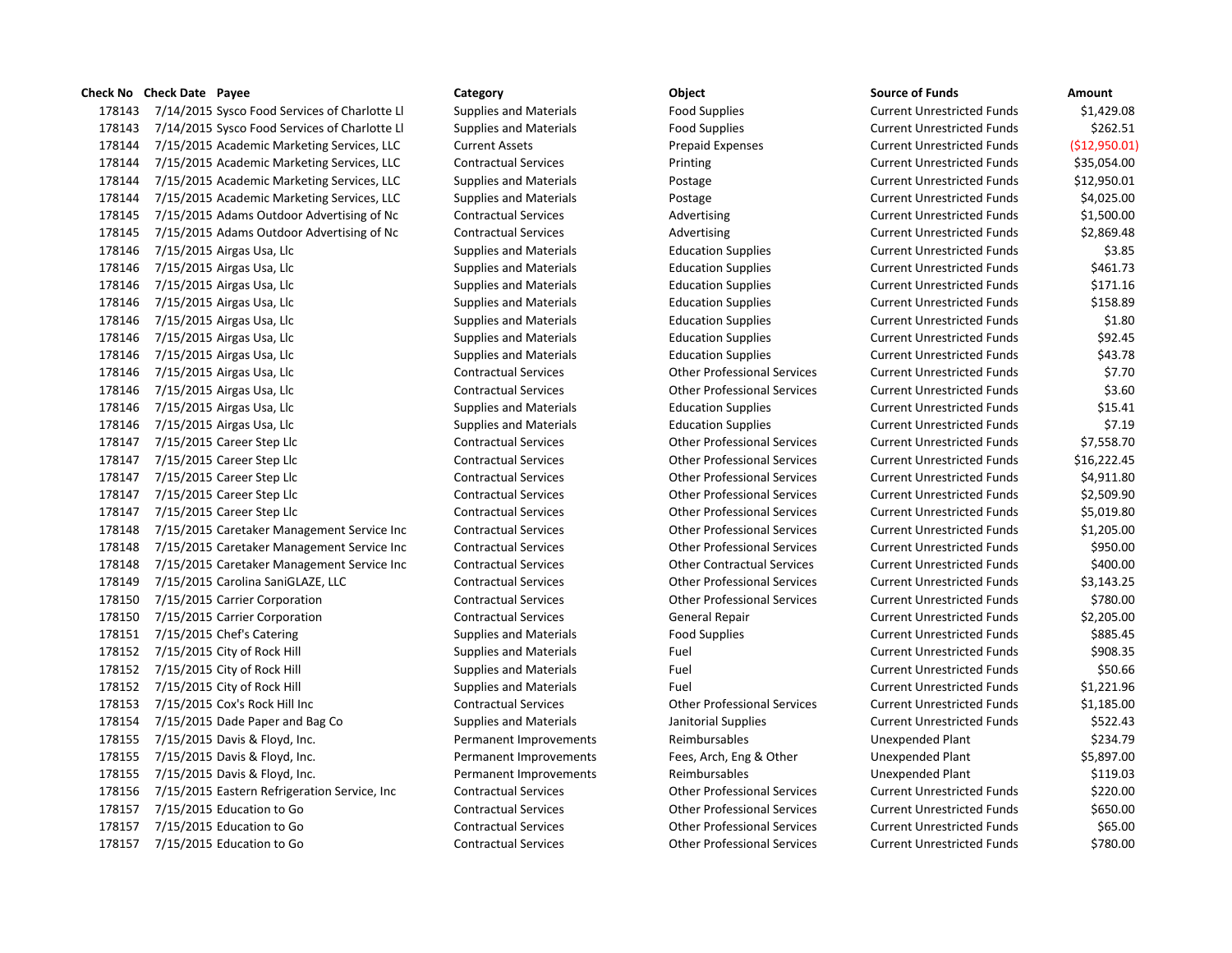## **Check No Check Date Payee Category Object Source of Funds Amount**

178157 7/15/2015 Education to Go Contractual Services Other Professional Services 178157 7/15/2015 Education to Go Contractual Services Contractual Services Current Professional Services 178157 7/15/2015 Education to Go Contractual Services Contractual Services Current Professional Services 178157 7/15/2015 Education to Go Contractual Services Contractual Services Current Professional Services 178157 7/15/2015 Education to Go Contractual Services Contractual Services Current Professional Services 178158 7/15/2015 Fortune Academy Inc Contractual Services Other Professional Services 178159 7/15/2015 Amanda Hammond Contractual Services Advertising 178160 7/15/2015 Kone Inc. 6082 Contractual Services Current Current Contractual Services Current Unrestricted 178161 7/15/2015 Love Security Services Inc Contractual Services Current Contractual Services Current Unrestricted Funds & Turrent Unrestricted Funds \$450.600 Units \$450.600 Units \$45.600 Unrestricted Funds \$45.600 Unrestr 178161 7/15/2015 Love Security Services Inc Contractual Services Current Research Current Current Unrestricted 178161 7/15/2015 Love Security Services Inc Contractual Services Current Contractual Services Current Unrestricted Funds \$432.000 Current Unrestricted Funds \$432.000 Current Unrestricted Funds \$432.000 Current Unrestricted 178161 7/15/2015 Love Security Services Inc Contractual Services Current Current Current Current Unrestricted Funds \$5 178161 7/15/2015 Love Security Services Inc Contractual Services Current Contractual Services Current Professional Services 178161 7/15/2015 Love Security Services Inc Contractual Services Current Contractual Services Current Unrestricted Funds \$540.000 Current Unrestricted Funds \$540.000 Current Unrestricted Funds \$540.000 Current Unrestricted 178162 7/15/2015 Lowes Home Centers Contractual Services General Repair 178163 7/15/2015 Mechanical Systems & Sevices, Inc Contractual Services General Repair 178163 7/15/2015 Mechanical Systems & Sevices, Inc Contractual Services General Repair 178163 7/15/2015 Mechanical Systems & Sevices, Inc Contractual Services Current Current Professional Services 178164 7/15/2015 Melanie Rowe Catering Supplies and Materials Food Supplies 178165 7/15/2015 Mid-Carolina Ahec, Inc. Contractual Services Other Professional Services 178165 7/15/2015 Mid-Carolina Ahec, Inc. Contractual Services Current Current Other Professional Services 178166 7/15/2015 NRCCUA Contractual Services Contractual Services Current Restrictes Current Restrictes Current Restricted Funds \$250.000 N 178166 7/15/2015 NRCCUA **Contractual Services** Current Restricted Funds \$983.07 Current Restricted Funds \$983.06 178166 7/15/2015 NRCCUA Contractual Services Contractual Services Other Professional Services 178166 7/15/2015 NRCCUA Contractual Services Contractual Services Current Restricted Funds & 22.800 100 100 20 178167 7/15/2015 P B Appleton Customer Care Serv Supplies and Materials Postage Current Postage 178168 7/15/2015 Plant Peddler Flower Shoppe Inc Supplies and Materials Current Current Cupplies 178168 7/15/2015 Plant Peddler Flower Shoppe Inc Supplies and Materials Current Current Current Unrestricted F 178168 7/15/2015 Plant Peddler Flower Shoppe Inc Supplies and Materials Current Current Cupplies 178168 7/15/2015 Plant Peddler Flower Shoppe Inc Supplies and Materials Current Current Current Unrestricted Funds 178168 7/15/2015 Plant Peddler Flower Shoppe Inc Supplies and Materials Current Current Current Unrestricted Funds 178168 7/15/2015 Plant Peddler Flower Shoppe Inc Supplies and Materials Current Current Current Unrestricted Funds 178169 7/15/2015 Praxair Distribution Inc Supplies and Materials Education Supplies Current Unrestricted Funds 178169 7/15/2015 Praxair Distribution Inc Supplies and Materials Education Supplies Current Unrestricted Funds 178169 7/15/2015 Praxair Distribution Inc Supplies and Materials Education Supplies **Education** Supplies **Education** 178169 7/15/2015 Praxair Distribution Inc Supplies and Materials Education Supplies Current Unrestricted Funds 178169 7/15/2015 Praxair Distribution Inc Supplies and Materials Education Supplies **Education** Supplies 178169 7/15/2015 Praxair Distribution Inc Supplies and Materials Education Supplies 178170 7/15/2015 Quality Cleaning Janitorial Service Contractual Services Other Professional Services 178171 7/15/2015 Record Storage Systems Contractual Services Data Processing Serv 178172 7/15/2015 The Sherwin-Williams Co. Contractual Services General Repair 178173 7/15/2015 Smiths Paint and Body Shop Inc Contractual Services General Repair 178173 7/15/2015 Smiths Paint and Body Shop Inc Contractual Services General Repair

| <b>Current Unrestricted Funds</b> | \$22.50    |
|-----------------------------------|------------|
| <b>Current Unrestricted Funds</b> | \$65.00    |
| Current Unrestricted Funds        | \$2.25     |
| Current Unrestricted Funds        | \$4.50     |
| <b>Current Unrestricted Funds</b> | \$195.00   |
| <b>Current Unrestricted Funds</b> | \$739.50   |
| <b>Current Unrestricted Funds</b> | \$590.00   |
| Current Unrestricted Funds        | \$440.00   |
| <b>Current Unrestricted Funds</b> | \$345.60   |
| Current Unrestricted Funds        | \$432.00   |
| Current Unrestricted Funds        | \$432.00   |
| Current Unrestricted Funds        | \$540.00   |
| <b>Current Unrestricted Funds</b> | \$540.00   |
| Current Unrestricted Funds        | \$540.00   |
| Current Unrestricted Funds        | \$140.11   |
| <b>Current Unrestricted Funds</b> | \$1,428.00 |
| Current Unrestricted Funds        | \$1,797.00 |
| <b>Current Unrestricted Funds</b> | \$1,030.00 |
| <b>Current Unrestricted Funds</b> | \$386.90   |
| Current Unrestricted Funds        | \$60.00    |
| Current Unrestricted Funds        | \$20.00    |
| <b>Current Restricted Funds</b>   | \$250.00   |
| <b>Current Restricted Funds</b>   | \$983.06   |
| Current Restricted Funds          | \$709.84   |
| <b>Current Restricted Funds</b>   | \$22.80    |
| <b>Current Unrestricted Funds</b> | \$160.50   |
| <b>Current Unrestricted Funds</b> | \$400.00   |
| Current Unrestricted Funds        | \$144.00   |
| Current Unrestricted Funds        | \$160.00   |
| <b>Current Unrestricted Funds</b> | \$0.00     |
| <b>Current Unrestricted Funds</b> | \$0.00     |
| <b>Current Unrestricted Funds</b> | \$9.95     |
| <b>Current Unrestricted Funds</b> | \$2,580.59 |
| <b>Current Unrestricted Funds</b> | \$1,447.45 |
| <b>Current Unrestricted Funds</b> | \$446.78   |
| Current Unrestricted Funds        | \$268.17   |
| Current Unrestricted Funds        | \$60.65    |
| Current Unrestricted Funds        | \$100.92   |
| <b>Current Unrestricted Funds</b> | \$395.00   |
| <b>Current Unrestricted Funds</b> | \$149.27   |
| <b>Current Unrestricted Funds</b> | \$126.24   |
| Current Unrestricted Funds        | \$404.80   |
| <b>Current Unrestricted Funds</b> | \$172.02   |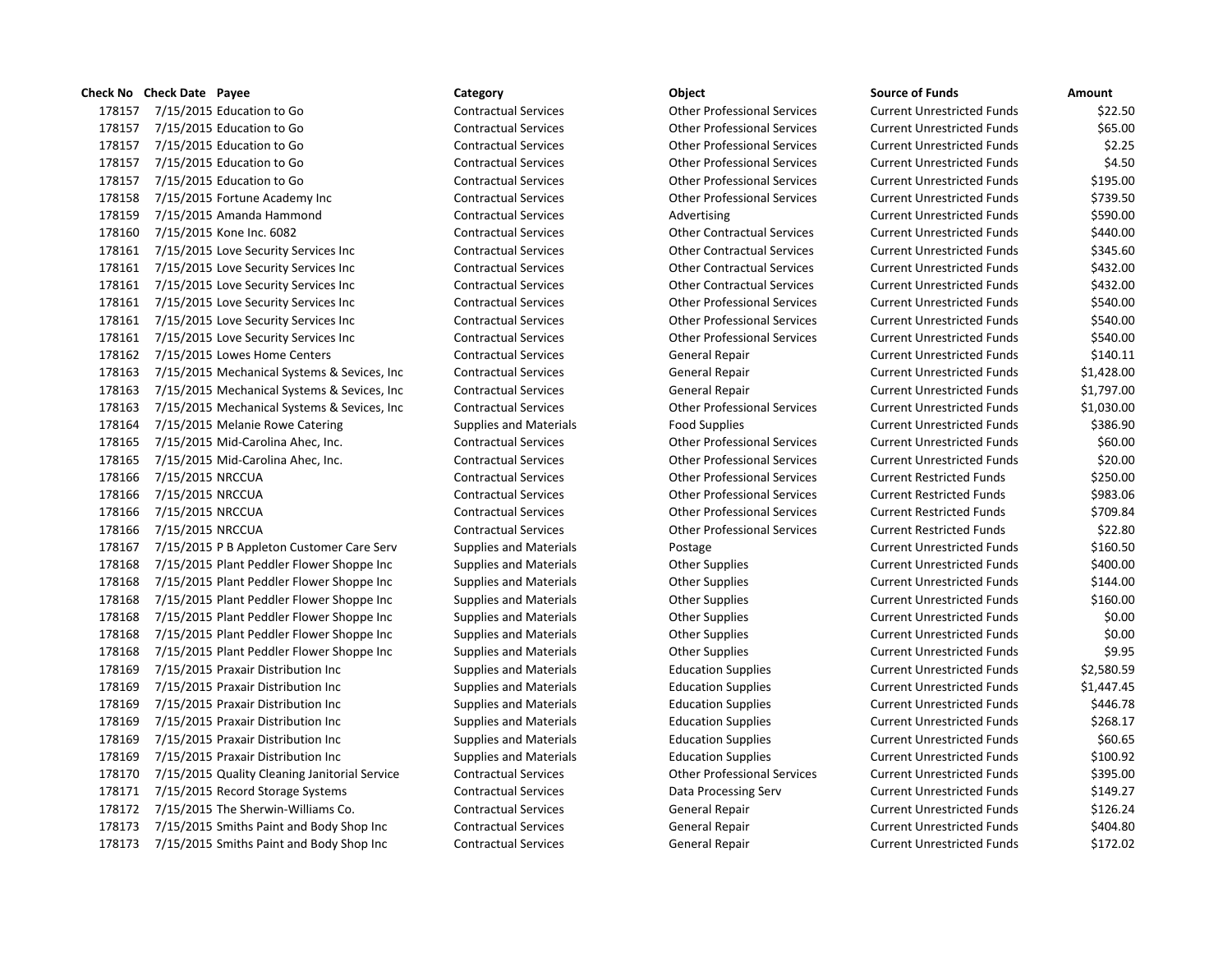## **Check No Check Date Payee Category Object Source of Funds Amount**

178173 7/15/2015 Smiths Paint and Body Shop Inc Contractual Services General Repair Current Current Current Cu 178174 7/15/2015 Software House International Corp Contractual Services Current Contractual Services Current Cu 178174 7/15/2015 Software House International Corp Contractual Services Current Contractual Services Current Co 178175 7/15/2015 Southpaw Screenprinting & Design Contractual Services Current Contractual Services Current Cu 178175 7/15/2015 Southpaw Screenprinting & Design Contractual Services Current Conter Professional Services Cu 178175 7/15/2015 Southpaw Screenprinting & Design Contractual Services Current Contractual Services Current Cu 178175 7/15/2015 Southpaw Screenprinting & Design Contractual Services Current Conter Professional Services Cu 178175 7/15/2015 Southpaw Screenprinting & Design Contractual Services Current Contractual Services Current Cu 178175 7/15/2015 Southpaw Screenprinting & Design Contractual Services Current Conter Professional Services Cu 178175 7/15/2015 Southpaw Screenprinting & Design Contractual Services Current Contractual Services Current Cu 178175 7/15/2015 Southpaw Screenprinting & Design Contractual Services Current Contractual Services Current Cu 178175 7/15/2015 Southpaw Screenprinting & Design Contractual Services Current Contractual Services Current Cu 178175 7/15/2015 Southpaw Screenprinting & Design Contractual Services Current Contractual Services Current Cu 178175 7/15/2015 Southpaw Screenprinting & Design Contractual Services Current Contractual Services Current Cu 178175 7/15/2015 Southpaw Screenprinting & Design Contractual Services Current Contractual Services Current Cu 178175 7/15/2015 Southpaw Screenprinting & Design Contractual Services Current Contractual Services Current Cu 178175 7/15/2015 Southpaw Screenprinting & Design Contractual Services Current Contractual Services Current Cu 178175 7/15/2015 Southpaw Screenprinting & Design Contractual Services Current Contractual Services Current Cu 178176 7/15/2015 Staffmark Contractual Services Contractual Services Current Unrestricted Funds \$1,526.646.64 178176 7/15/2015 Staffmark Contractual Services Contractual Services Current Current Unrestricted Funds \$1,190.32 178176 7/15/2015 Staffmark Contractual Services Contractual Services Current Unrestricted Funds \$1,151.92.92 178176 7/15/2015 Staffmark Contractual Services Contractual Services Current Current Other Professional Services 178176 7/15/2015 Staffmark Contractual Services Contractual Services Current Current Current Unrestricted Funds 178176 7/15/2015 Staffmark Contractual Services Contractual Services Current Current Current Unrestricted Funds 178176 7/15/2015 Staffmark Contractual Services Contractual Services Current Current Other Professional Services 178176 7/15/2015 Staffmark Contractual Services Contractual Services Current Other Professional Services Curre 178176 7/15/2015 Staffmark Contractual Services Contractual Services Current Current Current Unrestricted Fund 178177 7/15/2015 Strata Information Group Inc. Contractual Services Current Current Current Current Current Cu 178177 7/15/2015 Strata Information Group Inc. Contractual Services Current Contractual Services Current Current Cu 178178 7/15/2015 U Save Auto Rental Travel Travel Travel Travel Travel Travel Travel Cu 178178 7/15/2015 U Save Auto Rental Travel Travel Travel Travel Travel Travel Current Unrestricted Travel Curr 178178 7/15/2015 U Save Auto Rental Travel Travel Travel Travel Travel Travel Current Unrestricted Travel Curr 178178 7/15/2015 U Save Auto Rental Travel Travel Travel Travel Travel Travel Current Unrestricted Travel Curr 178179 7/15/2015 W Square Advertising Supplies and Materials Current Current Current Current Current Current O 178179 7/15/2015 W Square Advertising Supplies and Materials Current Current Current Current Current Current O 178179 7/15/2015 W Square Advertising Supplies and Materials Current Current Current Current Current Current Cu 178180 7/15/2015 Watson Tate Savory Architects Inc Permanent Improvements Fees, Arch, Eng & Other U 178180 7/15/2015 Watson Tate Savory Architects Inc Permanent Improvements Reimbursables Unexpended Plant & 491 178181 7/15/2015 Winthrop University Fixed Charges Rental Other Rental Other Current Current Current Current O 178181 7/15/2015 Winthrop University Fixed Charges Rental Other Rental Other Current Current Current Current O 178181 7/15/2015 Winthrop University Fixed Charges Rental Other Rental Other Current Current Current Current O 178181 7/15/2015 Winthrop University **Fixed Charges** Fixed Charges Rental Other Cu 178182 7/15/2015 World Design Marketing Contractual Services Advertising Current Current Current Current Current Cu

|  | ource of Funds |  |
|--|----------------|--|
|  |                |  |

| ource or runus            | Amount      |
|---------------------------|-------------|
| urrent Unrestricted Funds | \$103.60    |
| urrent Unrestricted Funds | \$1.05      |
| urrent Unrestricted Funds | \$7,217.98  |
| urrent Unrestricted Funds | \$238.00    |
| urrent Unrestricted Funds | \$95.40     |
| urrent Unrestricted Funds | \$17.90     |
| urrent Unrestricted Funds | \$476.00    |
| urrent Unrestricted Funds | \$127.20    |
| urrent Unrestricted Funds | \$35.80     |
| urrent Unrestricted Funds | \$973.05    |
| urrent Unrestricted Funds | \$53.90     |
| urrent Unrestricted Funds | \$199.60    |
| urrent Unrestricted Funds | \$26.95     |
| urrent Unrestricted Funds | \$248.75    |
| urrent Unrestricted Funds | \$845.75    |
| urrent Unrestricted Funds | \$179.25    |
| urrent Unrestricted Funds | \$300.00    |
| urrent Unrestricted Funds | \$0.01      |
| urrent Unrestricted Funds | \$1,526.64  |
| urrent Unrestricted Funds | \$1,190.32  |
| urrent Unrestricted Funds | \$1,143.92  |
| urrent Unrestricted Funds | \$297.20    |
| urrent Unrestricted Funds | \$297.20    |
| urrent Unrestricted Funds | \$297.20    |
| urrent Unrestricted Funds | \$489.47    |
| urrent Unrestricted Funds | \$489.47    |
| urrent Unrestricted Funds | \$489.47    |
| urrent Unrestricted Funds | \$3,630.00  |
| urrent Unrestricted Funds | \$5,775.00  |
| urrent Unrestricted Funds | \$54.58     |
| urrent Unrestricted Funds | \$102.75    |
| urrent Unrestricted Funds | \$283.07    |
| urrent Unrestricted Funds | \$160.38    |
| urrent Unrestricted Funds | \$1,380.00  |
| urrent Unrestricted Funds | \$75.00     |
| urrent Unrestricted Funds | \$95.00     |
| nexpended Plant           | \$7,207.20  |
| nexpended Plant           | \$491.75    |
| urrent Unrestricted Funds | \$1,500.00  |
| urrent Unrestricted Funds | \$1,405.86  |
| urrent Unrestricted Funds | \$1,060.00  |
| urrent Unrestricted Funds | \$340.00    |
| urrent Unrestricted Funds | \$28,540.00 |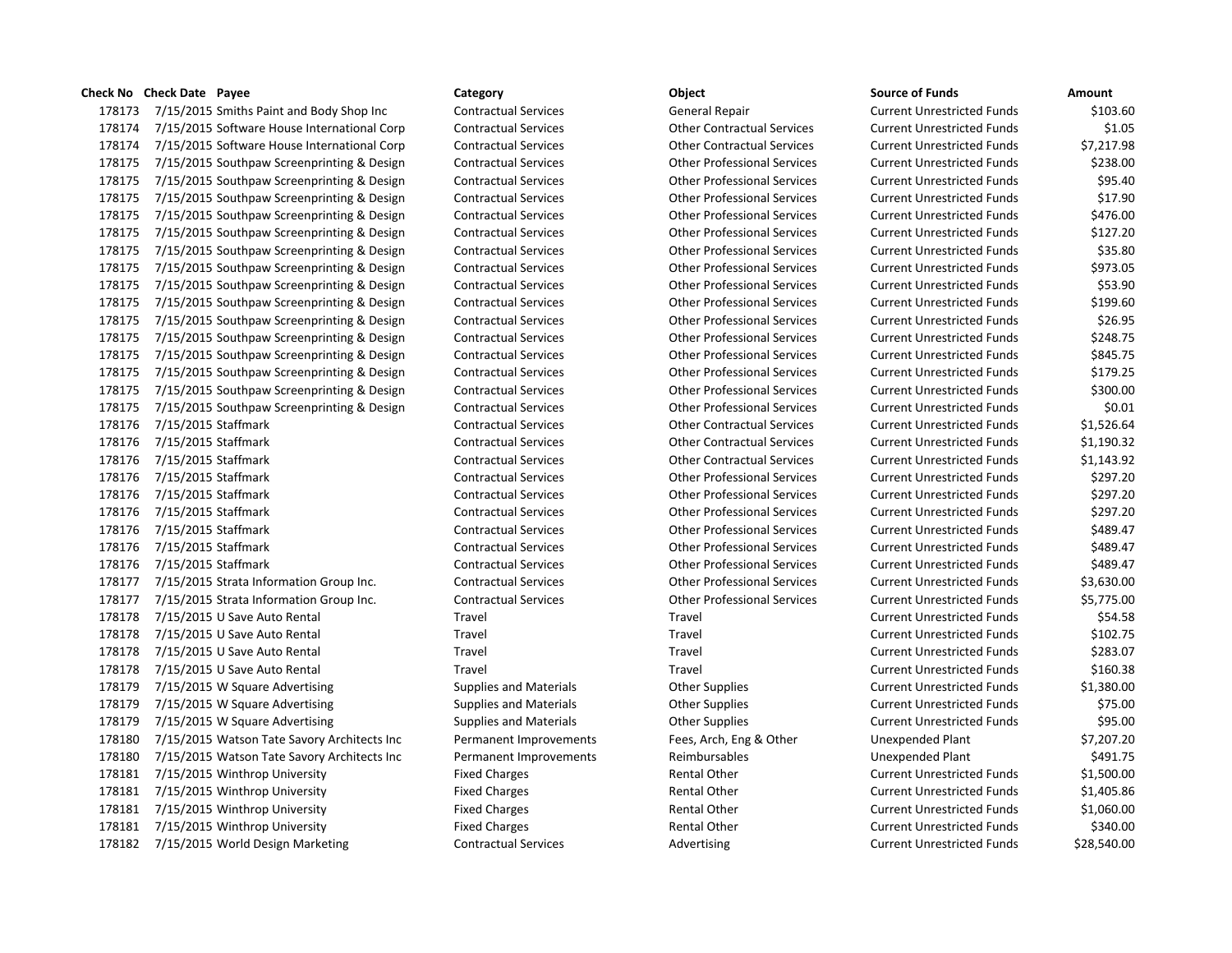|        | Check No Check Date Payee                     | Category                      | Object                             | <b>Source of Funds</b>            | Amount       |
|--------|-----------------------------------------------|-------------------------------|------------------------------------|-----------------------------------|--------------|
| 178183 | 7/15/2015 Xerox Corporation                   | <b>Contractual Services</b>   | Printing                           | <b>Current Unrestricted Funds</b> | \$7,270.22   |
| 178183 | 7/15/2015 Xerox Corporation                   | <b>Fixed Charges</b>          | Leased To Own Equip                | <b>Current Unrestricted Funds</b> | \$600.67     |
| 178186 | 7/15/2015 Division of Insurance Services      | <b>Current Assets</b>         | <b>Prepaid Expenses</b>            | <b>Current Unrestricted Funds</b> | \$134,915.78 |
| 178205 | 7/17/2015 Act Compass/Esl Course Placement Se | <b>Contractual Services</b>   | <b>Other Professional Services</b> | <b>Current Unrestricted Funds</b> | \$680.50     |
| 178206 | 7/17/2015 Canon Solutions America Inc         | <b>Fixed Charges</b>          | Rental Other                       | <b>Current Unrestricted Funds</b> | \$19.93      |
| 178206 | 7/17/2015 Canon Solutions America Inc         | <b>Fixed Charges</b>          | Leased To Own Equip                | <b>Current Unrestricted Funds</b> | \$52.27      |
| 178206 | 7/17/2015 Canon Solutions America Inc         | <b>Fixed Charges</b>          | Leased To Own Equip                | <b>Current Unrestricted Funds</b> | \$242.48     |
| 178206 | 7/17/2015 Canon Solutions America Inc         | <b>Fixed Charges</b>          | Leased To Own Equip                | <b>Current Unrestricted Funds</b> | \$1,327.93   |
| 178206 | 7/17/2015 Canon Solutions America Inc         | <b>Fixed Charges</b>          | Leased To Own Equip                | <b>Current Unrestricted Funds</b> | \$1,212.35   |
| 178206 | 7/17/2015 Canon Solutions America Inc         | <b>Supplies and Materials</b> | <b>Photocopy Supplies</b>          | <b>Current Unrestricted Funds</b> | \$166.26     |
| 178206 | 7/17/2015 Canon Solutions America Inc         | <b>Supplies and Materials</b> | Photocopy Supplies                 | <b>Current Unrestricted Funds</b> | \$13.47      |
| 178207 | 7/17/2015 Charlotte Paint Company Inc         | <b>Contractual Services</b>   | General Repair                     | <b>Current Unrestricted Funds</b> | \$2,950.00   |
| 178207 | 7/17/2015 Charlotte Paint Company Inc         | <b>Contractual Services</b>   | General Repair                     | <b>Current Unrestricted Funds</b> | \$2,675.00   |
| 178208 | 7/17/2015 Panera Llc                          | <b>Supplies and Materials</b> | <b>Food Supplies</b>               | <b>Current Unrestricted Funds</b> | \$133.18     |
| 178208 | 7/17/2015 Panera Llc                          | <b>Supplies and Materials</b> | <b>Food Supplies</b>               | <b>Current Unrestricted Funds</b> | \$47.72      |
| 178209 | 7/17/2015 Rci of Sc Inc                       | Permanent Improvements        | Fees, Arch, Eng & Other            | Unexpended Plant                  | \$360.00     |
| 178209 | 7/17/2015 Rci of Sc Inc                       | Permanent Improvements        | Reimbursables                      | Unexpended Plant                  | \$105.60     |
| 178209 | 7/17/2015 Rci of Sc Inc                       | Permanent Improvements        | Fees, Arch, Eng & Other            | Unexpended Plant                  | \$420.00     |
| 178209 | 7/17/2015 Rci of Sc Inc                       | Permanent Improvements        | Reimbursables                      | Unexpended Plant                  | \$52.80      |
| 178210 | 7/17/2015 Simplex Grinnell Lp                 | Permanent Improvements        | Renov of Build & Add               | Unexpended Plant                  | \$4,569.40   |
| 178210 | 7/17/2015 Simplex Grinnell Lp                 | <b>Contractual Services</b>   | <b>Other Professional Services</b> | Unexpended Plant                  | \$2,238.86   |
| 178211 | 7/17/2015 Solid Structures Llc                | Permanent Improvements        | Renov of Build & Add               | Unexpended Plant                  | \$241,872.35 |
| 178212 | 7/17/2015 Keck and Wood, Inc                  | Permanent Improvements        | Fees, Arch, Eng & Other            | Unexpended Plant                  | \$4,200.00   |
| 178212 | 7/17/2015 Keck and Wood, Inc                  | Permanent Improvements        | Fees, Arch, Eng & Other            | Master Plan                       | \$440.00     |
| 178212 | 7/17/2015 Keck and Wood, Inc                  | Permanent Improvements        | Reimbursables                      | Unexpended Plant                  | \$99.00      |
| 178213 | 7/17/2015 Ad Astra Information Systems Llc    | <b>Contractual Services</b>   | <b>Other Contractual Services</b>  | <b>Current Unrestricted Funds</b> | \$7,825.00   |
| 178214 | 7/17/2015 Ellucian Inc                        | <b>Contractual Services</b>   | <b>Other Professional Services</b> | <b>Current Unrestricted Funds</b> | \$331,730.00 |
| 178215 | 7/17/2015 Radon Medical Imaging Corp, LLC     | <b>Supplies and Materials</b> | <b>Education Supplies</b>          | <b>Current Unrestricted Funds</b> | \$4,500.00   |
| 178216 | 7/17/2015 Smarter Services, Llc               | <b>Contractual Services</b>   | <b>Other Professional Services</b> | <b>Current Unrestricted Funds</b> | \$3,125.00   |
| 178217 | 7/17/2015 Softdocs Inc                        | <b>Contractual Services</b>   | <b>Other Professional Services</b> | <b>Current Unrestricted Funds</b> | \$3,129.00   |
| 178219 | 7/17/2015 Budget and Control Board            | <b>Supplies and Materials</b> | Postage                            | <b>Current Unrestricted Funds</b> | \$35.00      |
| 178220 | 7/17/2015 Chester Metropolitan District       | <b>Contractual Services</b>   | <b>Utilities</b>                   | <b>Current Unrestricted Funds</b> | \$83.78      |
| 178220 | 7/17/2015 Chester Metropolitan District       | <b>Contractual Services</b>   | Utilities                          | <b>Current Unrestricted Funds</b> | \$345.12     |
| 178223 | 7/20/2015 Bank of America                     | <b>Current Liabilities</b>    | A/P Bank of America                | <b>Current Unrestricted Funds</b> | \$230,464.37 |
| 178226 | 7/21/2015 Boykin and Davis Llc                | <b>Contractual Services</b>   | Legal Services                     | <b>Current Unrestricted Funds</b> | \$1,215.77   |
| 178230 | 7/21/2015 Reserve Account                     | <b>Supplies and Materials</b> | Postage                            | <b>Current Unrestricted Funds</b> | \$6,000.00   |
| 178233 | 7/23/2015 Accreditation Council for Business  | <b>Fixed Charges</b>          | Dues & Membership Fees             | <b>Current Unrestricted Funds</b> | \$2,150.00   |
| 178234 | 7/23/2015 Asme International                  | <b>Fixed Charges</b>          | Dues & Membership Fees             | <b>Current Unrestricted Funds</b> | \$75.00      |
| 178235 | 7/23/2015 S C Assoc of Technical Coll Comm    | <b>Fixed Charges</b>          | Dues & Membership Fees             | <b>Current Unrestricted Funds</b> | \$9,950.30   |
| 178236 | 7/23/2015 Association of Community College Tr | <b>Fixed Charges</b>          | Dues & Membership Fees             | <b>Current Unrestricted Funds</b> | \$4,063.00   |
| 178237 | 7/23/2015 Carolinas Assoc of Collegiate Regis | Travel                        | In State Registration Fee          | <b>Current Unrestricted Funds</b> | \$100.00     |
| 178238 | 7/23/2015 City Club of Rock Hill              | <b>Fixed Charges</b>          | Dues & Membership Fees             | <b>Current Unrestricted Funds</b> | \$116.70     |
|        | 178240 7/23/2015 Combase                      | <b>Fixed Charges</b>          | Dues & Membership Fees             | <b>Current Unrestricted Funds</b> | \$600.00     |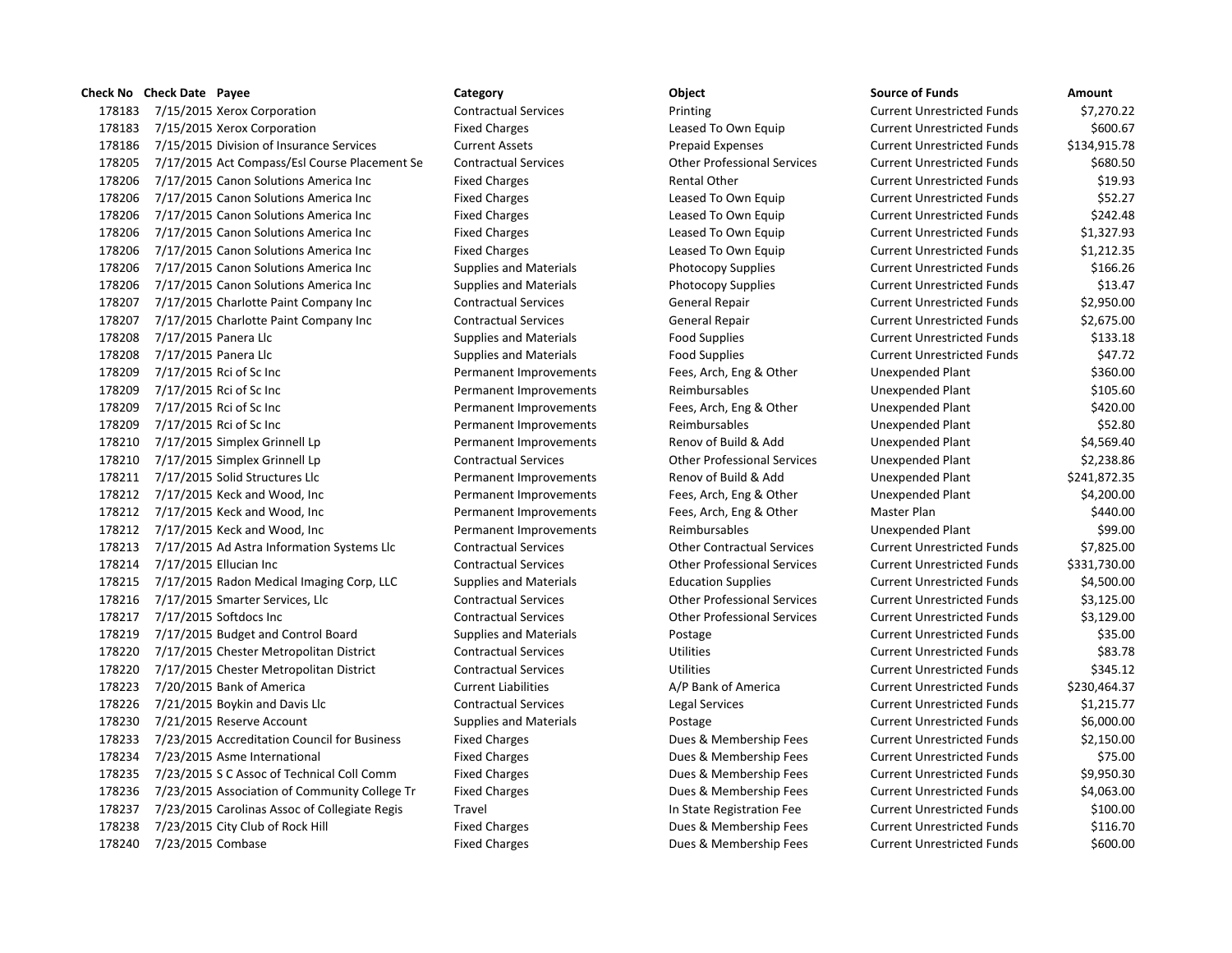178241 7/23/2015 Lake Wylie Family Dentistry Miscellaneous Contingencies Contingencies Current Unrestricted Funds \$365.08 7/23/2015 Rotary Club of Rock Hill Fixed Charges Dues & Membership Fees Current Unrestricted Funds \$150.00 178244 7/23/2015 S C Assoc of Colleges and Emp Fixed Charges **Burges Current Unrestricted Funds** \$50.00 178244 7/23/2015 S C Assoc of Colleges and Emp Fixed Charges **Burges Current Unrestricted Funds** \$50.00 7/23/2015 Stanly Community College Fixed Charges Dues & Membership Fees Current Unrestricted Funds \$600.00 7/23/2015 York County Partners in Tourism Fixed Charges Dues & Membership Fees Current Unrestricted Funds \$100.00 7/23/2015 Coastal Carolina University Travel In State Registration Fee Current Unrestricted Funds \$75.00 7/23/2015 Professional Assoc of Cio Fixed Charges Dues & Membership Fees Current Unrestricted Funds \$250.00 7/24/2015 Ameripride Services Inc Supplies and Materials Major Supplies Current Unrestricted Funds \$88.36 7/24/2015 Ameripride Services Inc Supplies and Materials Major Supplies Current Unrestricted Funds \$37.45 7/24/2015 Barnes and Noble College Bookstore Current Liabilities A/P CE Students Barnes & Noble Current Unrestricted Funds \$141.16 7/24/2015 Barnes and Noble College Bookstore Current Liabilities A/P CE Students Barnes & Noble Current Unrestricted Funds \$1,747.20 7/24/2015 Barnes and Noble College Bookstore Current Liabilities A/P College Barnes & Noble Current Unrestricted Funds \$476.92 7/24/2015 Barnes and Noble College Bookstore Current Liabilities A/P College Barnes & Noble Current Unrestricted Funds \$3,156.34 7/24/2015 Burns Chevrolet Contractual Services General Repair Current Unrestricted Funds \$89.55 7/24/2015 Ellucian Inc Contractual Services Other Professional Services Current Unrestricted Funds \$7,665.00 7/24/2015 The Equipment Room Supplies and Materials Clothing Supplies Current Unrestricted Funds \$48.60 7/24/2015 Honey Baked Ham Company Supplies and Materials Food Supplies Current Unrestricted Funds \$175.05 7/24/2015 Honey Baked Ham Company Supplies and Materials Food Supplies Current Unrestricted Funds \$155.25 7/24/2015 Honey Baked Ham Company Supplies and Materials Food Supplies Current Unrestricted Funds \$155.25 178256 7/24/2015 Honey Baked Ham Company Supplies and Materials Food Supplies Current Unrestricted Funds \$626.13 7/24/2015 Honey Baked Ham Company Supplies and Materials Food Supplies Current Unrestricted Funds \$351.00 7/24/2015 Interstate Towing and Recovery Contractual Services Other Professional Services Current Unrestricted Funds \$65.00 7/24/2015 Merus Refreshment Services Inc Supplies and Materials Food Supplies Current Unrestricted Funds \$23.49 7/24/2015 Merus Refreshment Services Inc Supplies and Materials Food Supplies Current Unrestricted Funds \$182.49 7/24/2015 Panera Llc Supplies and Materials Food Supplies Current Unrestricted Funds \$102.42 178259 7/24/2015 Panera Llc Supplies and Materials Food Supplies Food Supplies Current Unrestricted Funds \$62.11 178259 7/24/2015 Panera Llc Supplies and Materials Food Supplies Food Supplies Current Unrestricted Funds \$92.49 7/24/2015 Porter Paints Contractual Services General Repair Current Unrestricted Funds \$144.86 7/24/2015 Professional Assoc of Cio Fixed Charges Dues & Membership Fees Current Unrestricted Funds \$50.00 7/24/2015 Quick Fuel Supplies and Materials Fuel Current Unrestricted Funds \$1,030.54 7/24/2015 Katherine R. Simpson Contractual Services Other Professional Services Current Unrestricted Funds \$1,100.00 7/24/2015 Surveillance, Resources, and Invest Op Revenue ‐ Other Current Unres SRI Current Unrestricted Funds \$1,035.50 178264 7/24/2015 Surveillance, Resources, and Invest Op Revenue - Other Current Unres SRI Current Unrestricted Funds \$272.50 7/24/2015 Surveillance, Resources, and Invest Op Revenue ‐ Other Current Unres SRI Current Unrestricted Funds \$599.50 178264 7/24/2015 Surveillance, Resources, and Invest Op Revenue - Other Current Unres SRI Current Unrestricted Funds \$54.50 7/24/2015 Unifirst Corporation Contractual Services Other Professional Services Current Unrestricted Funds \$74.21 7/30/2015 Council for Higher Educ Accreditati Fixed Charges Dues & Membership Fees Current Unrestricted Funds \$550.00 178274 7/30/2015 U.S. Postal Service Supplies and Materials Postage Provides Current Unrestricted Funds \$705.25 7/30/2015 U.S. Postal Service Supplies and Materials Postage Current Unrestricted Funds \$200.00 7/31/2015 Government Finance Officers Assoc Fixed Charges Dues & Membership Fees Current Unrestricted Funds \$85.00 7/31/2015 Charles G. Parks Jr Contractual Services Other Professional Services Current Unrestricted Funds \$3,319.99 178279 7/31/2015 S C Etv Commission Contractual Services Advertising Current Unrestricted Funds \$10,000.00

**Check No Check Date Payee Category Object Source of Funds Amount**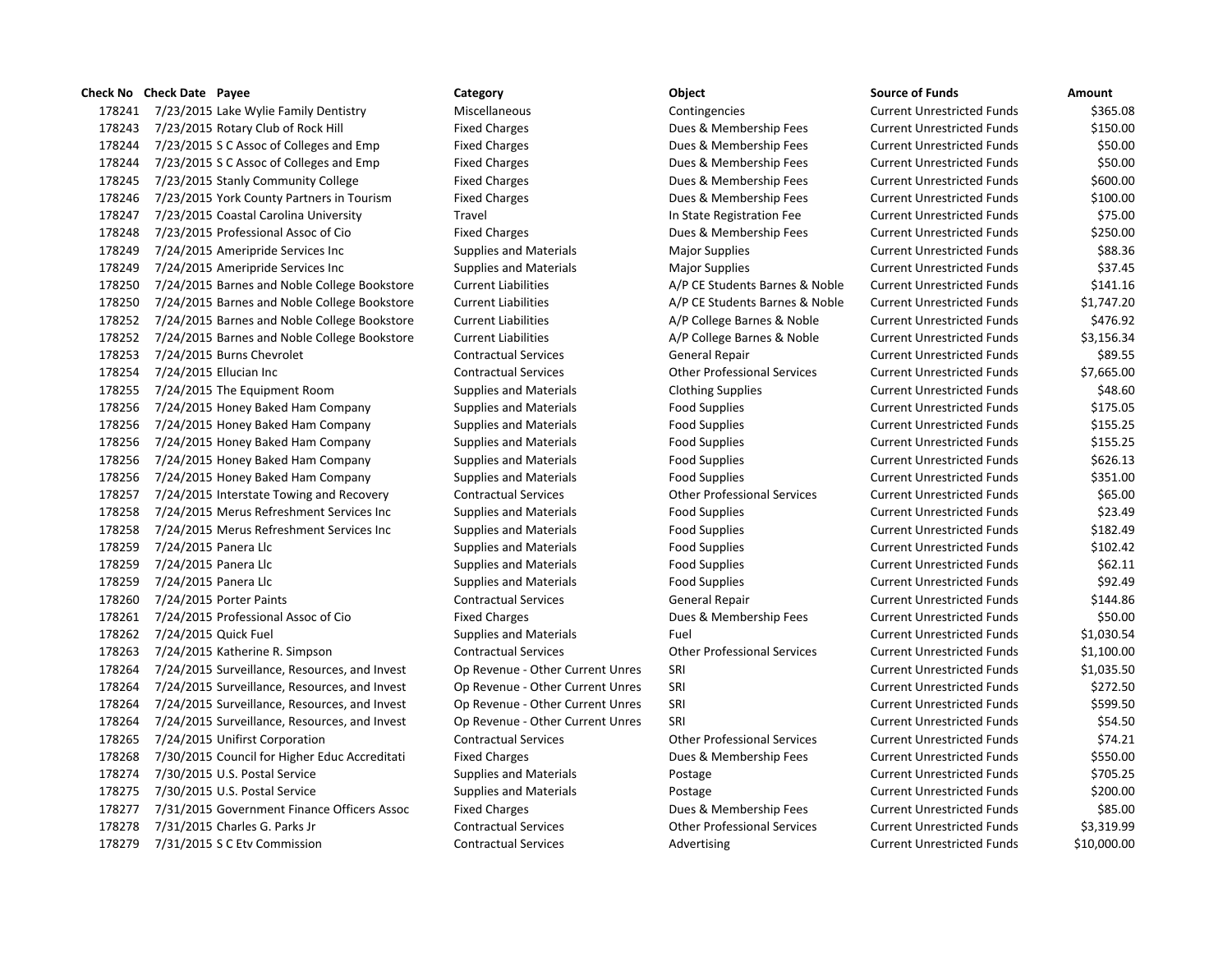|          | Check No Check Date Payee                | Category                    | Object                               | <b>Source of Funds</b>            | Amount     |
|----------|------------------------------------------|-----------------------------|--------------------------------------|-----------------------------------|------------|
| 178280   | 7/31/2015 Peoples First Insurance        | <b>Contractual Services</b> | <b>Other Professional Services</b>   | <b>Current Unrestricted Funds</b> | \$2,185.72 |
|          | 178281 7/31/2015 American Airlines, Inc. | Travel                      | Out of State Air Trans               | <b>Current Unrestricted Funds</b> | \$445.70   |
|          | 178281 7/31/2015 American Airlines, Inc. | Travel                      | Out of State Air Trans               | <b>Current Unrestricted Funds</b> | \$458.70   |
|          | 178281 7/31/2015 American Airlines, Inc. | Travel                      | Out of State Air Trans               | <b>Current Unrestricted Funds</b> | \$452.70   |
|          | 178281 7/31/2015 American Airlines, Inc. | Travel                      | Out of State Air Trans               | <b>Current Unrestricted Funds</b> | \$312.70   |
|          | 178281 7/31/2015 American Airlines, Inc. | Travel                      | Out of State Air Trans               | <b>Current Unrestricted Funds</b> | \$263.70   |
| 178281   | 7/31/2015 American Airlines, Inc.        | Travel                      | Out of State Air Trans               | <b>Current Unrestricted Funds</b> | \$283.70   |
| E0006538 | 7/2/2015 YTC Employee                    | Travel                      | In State Priv Auto                   | <b>Current Unrestricted Funds</b> | \$209.30   |
| E0006539 | 7/2/2015 YTC Employee                    | Travel                      | In State Priv Auto                   | <b>Current Unrestricted Funds</b> | \$144.84   |
| E0006540 | 7/2/2015 YTC Employee                    | Travel                      | In State Priv Auto                   | <b>Current Unrestricted Funds</b> | \$72.11    |
| E0006541 | 7/2/2015 YTC Employee                    | Travel                      | In State Priv Auto                   | <b>Current Unrestricted Funds</b> | \$180.08   |
| E0006542 | 7/2/2015 YTC Employee                    | Travel                      | In State Priv Auto                   | <b>Current Unrestricted Funds</b> | \$28.87    |
| E0006543 | 7/2/2015 YTC Employee                    | Travel                      | Out of State Priv Auto               | <b>Current Unrestricted Funds</b> | \$17.77    |
| E0006544 | 7/2/2015 YTC Employee                    | Travel                      | In State Priv Auto                   | <b>Current Unrestricted Funds</b> | \$746.34   |
| E0006545 | 7/2/2015 YTC Employee                    | Travel                      | Out of State Priv Auto               | <b>Current Unrestricted Funds</b> | \$29.78    |
| E0006545 | 7/2/2015 YTC Employee                    | Travel                      | Out of State Meals                   | <b>Current Unrestricted Funds</b> | \$82.00    |
| E0006545 | 7/2/2015 YTC Employee                    | Travel                      | Out of State Other Trans             | <b>Current Unrestricted Funds</b> | \$43.00    |
| E0006546 | 7/2/2015 YTC Employee                    | <b>Contractual Services</b> | <b>Education &amp; Training Serv</b> | <b>Current Unrestricted Funds</b> | \$2,000.00 |
| E0006547 | 7/2/2015 YTC Employee                    | Travel                      | In State Priv Auto                   | <b>Current Unrestricted Funds</b> | \$92.00    |
| E0006548 | 7/2/2015 YTC Employee                    | Travel                      | In State Priv Auto                   | <b>Current Unrestricted Funds</b> | \$93.25    |
| E0006549 | 7/2/2015 YTC Employee                    | Travel                      | In State Meals                       | <b>Current Unrestricted Funds</b> | \$24.00    |
| E0006549 | 7/2/2015 YTC Employee                    | Travel                      | In State Priv Auto                   | <b>Current Unrestricted Funds</b> | \$221.96   |
| E0006550 | 7/2/2015 YTC Employee                    | Travel                      | In State Priv Auto                   | <b>Current Unrestricted Funds</b> | \$116.29   |
| E0006551 | 7/2/2015 YTC Employee                    | Travel                      | Out of State Priv Auto               | <b>Current Unrestricted Funds</b> | \$59.35    |
| E0006551 | 7/2/2015 YTC Employee                    | Travel                      | In State Priv Auto                   | <b>Current Unrestricted Funds</b> | \$83.13    |
| E0006552 | 7/6/2015 YTC Employee                    | Travel                      | In State Priv Auto                   | <b>Current Unrestricted Funds</b> | \$110.40   |
| E0006553 | 7/6/2015 YTC Employee                    | Travel                      | In State Priv Auto                   | <b>Current Unrestricted Funds</b> | \$101.20   |
| E0006554 | 7/6/2015 YTC Employee                    | Travel                      | Out of State Priv Auto               | <b>Current Unrestricted Funds</b> | \$178.83   |
| E0006555 | 7/6/2015 YTC Employee                    | Travel                      | Out of State Meals                   | <b>Current Unrestricted Funds</b> | \$114.00   |
| E0006555 | 7/6/2015 YTC Employee                    | Travel                      | Out of State Priv Auto               | <b>Current Unrestricted Funds</b> | \$457.00   |
| E0006556 | 7/6/2015 YTC Employee                    | Travel                      | In State Priv Auto                   | <b>Current Unrestricted Funds</b> | \$71.30    |
| E0006557 | 7/7/2015 YTC Employee                    | Travel                      | In State Priv Auto                   | <b>Current Unrestricted Funds</b> | \$89.70    |
| E0006558 | 7/7/2015 YTC Employee                    | Travel                      | In State Priv Auto                   | <b>Current Unrestricted Funds</b> | \$110.98   |
| E0006559 | 7/8/2015 YTC Employee                    | Travel                      | In State Meals                       | <b>Current Restricted Funds</b>   | \$64.00    |
| E0006560 | 7/8/2015 YTC Employee                    | Travel                      | Out of State Meals                   | <b>Current Unrestricted Funds</b> | \$133.00   |
| E0006560 | 7/8/2015 YTC Employee                    | Travel                      | Out of State Misc Travel             | <b>Current Unrestricted Funds</b> | \$108.66   |
| E0006560 | 7/8/2015 YTC Employee                    | Travel                      | Out of State Registration Fees       | <b>Current Unrestricted Funds</b> | \$920.00   |
| E0006560 | 7/8/2015 YTC Employee                    | Travel                      | Out of State Priv Auto               | <b>Current Unrestricted Funds</b> | \$624.14   |
| E0006560 | 7/8/2015 YTC Employee                    | Travel                      | Out of State Lodging                 | <b>Current Unrestricted Funds</b> | \$1,309.50 |
| E0006561 | 7/8/2015 YTC Employee                    | Travel                      | In State Priv Auto                   | <b>Current Unrestricted Funds</b> | \$70.38    |
| E0006562 | 7/8/2015 YTC Employee                    | Travel                      | In State Meals                       | <b>Current Restricted Funds</b>   | \$64.00    |
| E0006562 | 7/8/2015 YTC Employee                    | Travel                      | In State Misc Travel Exp             | <b>Current Restricted Funds</b>   | \$6.00     |
| E0006563 | 7/8/2015 YTC Employee                    | Travel                      | In State Priv Auto                   | <b>Current Restricted Funds</b>   | \$358.80   |

# nce 1782 Contractual Services Contractual Services Current Unrestricted Funds & 2,185.723.723.723.72 178281 178281 778281 178281 American Airlines, Inc. No. 189281 2014 01t of State Air Trans 178281 178281 778281 178281 American Airlines, Inc. No. 2016 Airlines, Inc. 2016 Airlines, Inc. 2016 178281 178281 778281 178281 American Airlines, Inc. Cut of State Air Trans 178281 178281 178281 178281 American Airlines, Inc. No. 189281 2014 01t of State Air Trans 178281 178281 7.12028 American Airlines, Inc. No. 178281 2016 Autor Cut of State Air Trans Current Units & 263 178281 178281 178281 178281 American Airlines, Inc. No. 1894. Inc. No. 1894. 1895 Travel **Travel CULT EMPLOYEE TRAVEL** Out of State Other Trans Travel Travel **Travel** Travel Cut of State Priv Auto Travel **Travel Travel Current Current Current Current Current Current United Travel Current United Funds \$108.666.66660.66660.66660.66660.66660.666660.666660.666660.666660.666660.666660.666660.666660.666660.666660.66660.66** Travel Travel **Travel Current Current Current Current Current Current Current Current Current Current Current Current Current Current Current Current Current Current Current Current Current Current Current Current Current** Travel **Travel** Travel **Travel Current Current Current Current Current United Travel Auto Current United Funds \$624.14** Travel Travel **EXP In State Misc Travel Exp**

|          | Check No Check Date Payee         | Category                    | Object                               | <b>Source of Funds</b>            | Amount     |
|----------|-----------------------------------|-----------------------------|--------------------------------------|-----------------------------------|------------|
| 178280   | 7/31/2015 Peoples First Insurance | <b>Contractual Services</b> | <b>Other Professional Services</b>   | <b>Current Unrestricted Funds</b> | \$2,185.72 |
| 178281   | 7/31/2015 American Airlines, Inc. | Travel                      | Out of State Air Trans               | <b>Current Unrestricted Funds</b> | \$445.70   |
| 178281   | 7/31/2015 American Airlines, Inc. | Travel                      | Out of State Air Trans               | <b>Current Unrestricted Funds</b> | \$458.70   |
| 178281   | 7/31/2015 American Airlines, Inc. | Travel                      | Out of State Air Trans               | <b>Current Unrestricted Funds</b> | \$452.70   |
| 178281   | 7/31/2015 American Airlines, Inc. | Travel                      | Out of State Air Trans               | <b>Current Unrestricted Funds</b> | \$312.70   |
| 178281   | 7/31/2015 American Airlines, Inc. | Travel                      | Out of State Air Trans               | <b>Current Unrestricted Funds</b> | \$263.70   |
| 178281   | 7/31/2015 American Airlines, Inc. | Travel                      | Out of State Air Trans               | <b>Current Unrestricted Funds</b> | \$283.70   |
| E0006538 | 7/2/2015 YTC Employee             | Travel                      | In State Priv Auto                   | <b>Current Unrestricted Funds</b> | \$209.30   |
| E0006539 | 7/2/2015 YTC Employee             | Travel                      | In State Priv Auto                   | <b>Current Unrestricted Funds</b> | \$144.84   |
| E0006540 | 7/2/2015 YTC Employee             | Travel                      | In State Priv Auto                   | <b>Current Unrestricted Funds</b> | \$72.11    |
| E0006541 | 7/2/2015 YTC Employee             | Travel                      | In State Priv Auto                   | <b>Current Unrestricted Funds</b> | \$180.08   |
| E0006542 | 7/2/2015 YTC Employee             | Travel                      | In State Priv Auto                   | <b>Current Unrestricted Funds</b> | \$28.87    |
| E0006543 | 7/2/2015 YTC Employee             | Travel                      | Out of State Priv Auto               | <b>Current Unrestricted Funds</b> | \$17.77    |
| E0006544 | 7/2/2015 YTC Employee             | Travel                      | In State Priv Auto                   | <b>Current Unrestricted Funds</b> | \$746.34   |
| E0006545 | 7/2/2015 YTC Employee             | Travel                      | Out of State Priv Auto               | <b>Current Unrestricted Funds</b> | \$29.78    |
| E0006545 | 7/2/2015 YTC Employee             | Travel                      | Out of State Meals                   | <b>Current Unrestricted Funds</b> | \$82.00    |
| E0006545 | 7/2/2015 YTC Employee             | Travel                      | Out of State Other Trans             | <b>Current Unrestricted Funds</b> | \$43.00    |
| E0006546 | 7/2/2015 YTC Employee             | <b>Contractual Services</b> | <b>Education &amp; Training Serv</b> | <b>Current Unrestricted Funds</b> | \$2,000.00 |
| E0006547 | 7/2/2015 YTC Employee             | Travel                      | In State Priv Auto                   | <b>Current Unrestricted Funds</b> | \$92.00    |
| E0006548 | 7/2/2015 YTC Employee             | Travel                      | In State Priv Auto                   | <b>Current Unrestricted Funds</b> | \$93.25    |
| E0006549 | 7/2/2015 YTC Employee             | Travel                      | In State Meals                       | <b>Current Unrestricted Funds</b> | \$24.00    |
| E0006549 | 7/2/2015 YTC Employee             | Travel                      | In State Priv Auto                   | <b>Current Unrestricted Funds</b> | \$221.96   |
| E0006550 | 7/2/2015 YTC Employee             | Travel                      | In State Priv Auto                   | <b>Current Unrestricted Funds</b> | \$116.29   |
| E0006551 | 7/2/2015 YTC Employee             | Travel                      | Out of State Priv Auto               | <b>Current Unrestricted Funds</b> | \$59.35    |
| E0006551 | 7/2/2015 YTC Employee             | Travel                      | In State Priv Auto                   | <b>Current Unrestricted Funds</b> | \$83.13    |
| E0006552 | 7/6/2015 YTC Employee             | Travel                      | In State Priv Auto                   | <b>Current Unrestricted Funds</b> | \$110.40   |
| E0006553 | 7/6/2015 YTC Employee             | Travel                      | In State Priv Auto                   | <b>Current Unrestricted Funds</b> | \$101.20   |
| E0006554 | 7/6/2015 YTC Employee             | Travel                      | Out of State Priv Auto               | <b>Current Unrestricted Funds</b> | \$178.83   |
| E0006555 | 7/6/2015 YTC Employee             | Travel                      | Out of State Meals                   | <b>Current Unrestricted Funds</b> | \$114.00   |
| E0006555 | 7/6/2015 YTC Employee             | Travel                      | Out of State Priv Auto               | <b>Current Unrestricted Funds</b> | \$457.00   |
| E0006556 | 7/6/2015 YTC Employee             | Travel                      | In State Priv Auto                   | <b>Current Unrestricted Funds</b> | \$71.30    |
| E0006557 | 7/7/2015 YTC Employee             | Travel                      | In State Priv Auto                   | <b>Current Unrestricted Funds</b> | \$89.70    |
| E0006558 | 7/7/2015 YTC Employee             | Travel                      | In State Priv Auto                   | <b>Current Unrestricted Funds</b> | \$110.98   |
| E0006559 | 7/8/2015 YTC Employee             | Travel                      | In State Meals                       | <b>Current Restricted Funds</b>   | \$64.00    |
| E0006560 | 7/8/2015 YTC Employee             | Travel                      | Out of State Meals                   | <b>Current Unrestricted Funds</b> | \$133.00   |
| E0006560 | 7/8/2015 YTC Employee             | Travel                      | Out of State Misc Travel             | <b>Current Unrestricted Funds</b> | \$108.66   |
| E0006560 | 7/8/2015 YTC Employee             | Travel                      | Out of State Registration Fees       | <b>Current Unrestricted Funds</b> | \$920.00   |
| E0006560 | 7/8/2015 YTC Employee             | Travel                      | Out of State Priv Auto               | <b>Current Unrestricted Funds</b> | \$624.14   |
| E0006560 | 7/8/2015 YTC Employee             | Travel                      | Out of State Lodging                 | <b>Current Unrestricted Funds</b> | \$1,309.50 |
| E0006561 | 7/8/2015 YTC Employee             | Travel                      | In State Priv Auto                   | <b>Current Unrestricted Funds</b> | \$70.38    |
| E0006562 | 7/8/2015 YTC Employee             | Travel                      | In State Meals                       | <b>Current Restricted Funds</b>   | \$64.00    |
| E0006562 | 7/8/2015 YTC Employee             | Travel                      | In State Misc Travel Exp             | <b>Current Restricted Funds</b>   | \$6.00     |
| F0006563 | 7/8/2015 YTC Employee             | Travel                      | In State Priv Auto                   | <b>Current Restricted Funds</b>   | \$358.80   |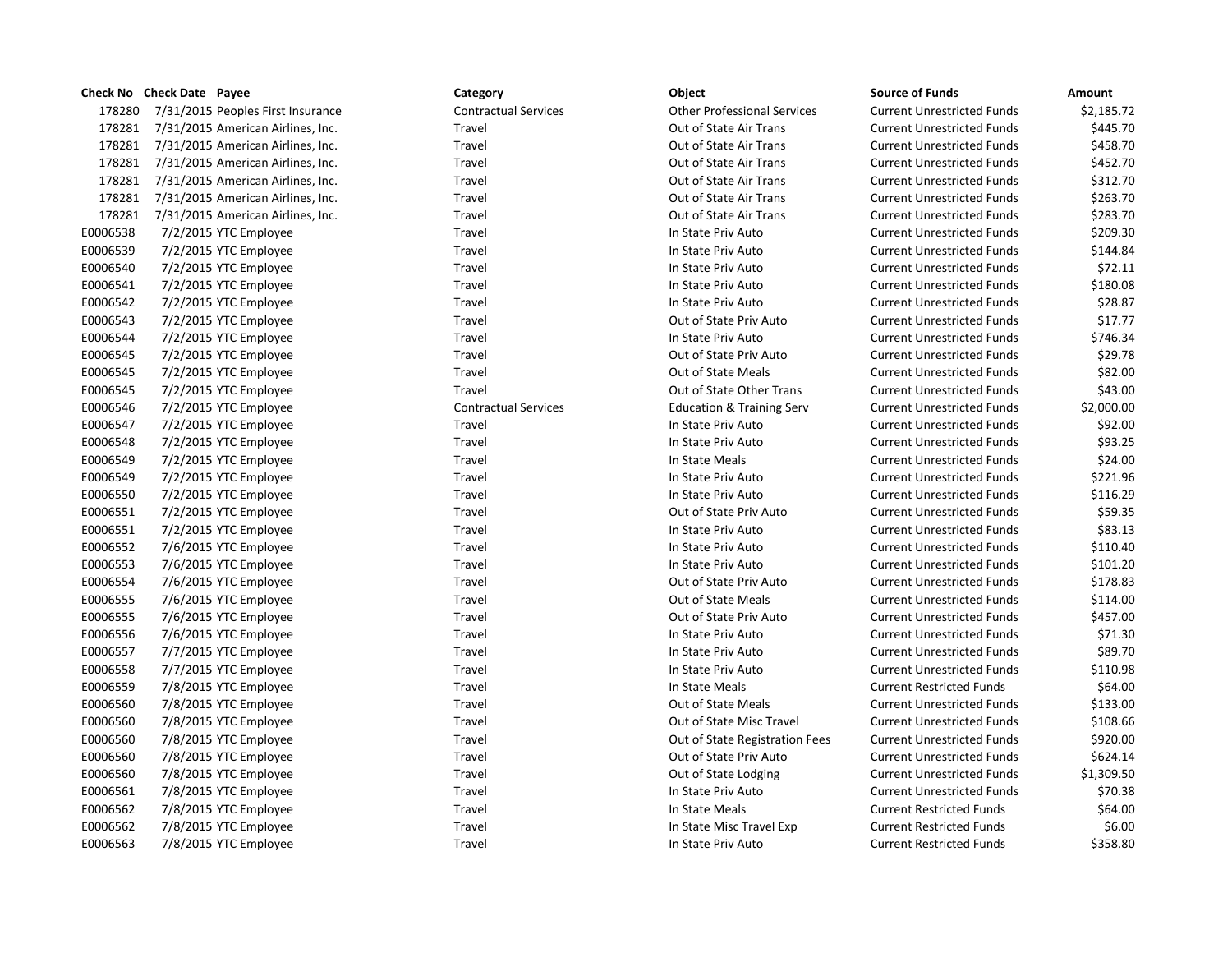|          | Check No Check Date Payee | Category                      | Object                               | <b>Source of Funds</b>            | Amount     |
|----------|---------------------------|-------------------------------|--------------------------------------|-----------------------------------|------------|
| E0006563 | 7/8/2015 YTC Employee     | Travel                        | In State Meals                       | <b>Current Restricted Funds</b>   | \$64.00    |
| E0006564 | 7/8/2015 YTC Employee     | Travel                        | In State Meals                       | <b>Current Restricted Funds</b>   | \$64.00    |
| E0006564 | 7/8/2015 YTC Employee     | Travel                        | In State Priv Auto                   | <b>Current Restricted Funds</b>   | \$359.68   |
| E0006564 | 7/8/2015 YTC Employee     | Travel                        | In State Misc Travel Exp             | <b>Current Restricted Funds</b>   | \$6.00     |
| E0006565 | 7/8/2015 YTC Employee     | Travel                        | In State Priv Auto                   | <b>Current Unrestricted Funds</b> | \$79.35    |
| E0006566 | 7/8/2015 YTC Employee     | Travel                        | In State Priv Auto                   | <b>Current Unrestricted Funds</b> | \$87.63    |
| E0006567 | 7/8/2015 YTC Employee     | Travel                        | In State Priv Auto                   | <b>Current Unrestricted Funds</b> | \$541.31   |
| E0006568 | 7/8/2015 YTC Employee     | Travel                        | Out of State Air Trans               | <b>Current Unrestricted Funds</b> | \$315.70   |
| E0006568 | 7/8/2015 YTC Employee     | Travel                        | Out of State Lodging                 | <b>Current Unrestricted Funds</b> | \$861.28   |
| E0006568 | 7/8/2015 YTC Employee     | Travel                        | Out of State Registration Fees       | <b>Current Unrestricted Funds</b> | \$107.00   |
| E0006568 | 7/8/2015 YTC Employee     | Travel                        | Out of State Other Trans             | <b>Current Unrestricted Funds</b> | \$44.05    |
| E0006568 | 7/8/2015 YTC Employee     | Travel                        | Out of State Meals                   | <b>Current Unrestricted Funds</b> | \$135.00   |
| E0006569 | 7/16/2015 YTC Employee    | Travel                        | In State Priv Auto                   | <b>Current Unrestricted Funds</b> | \$24.72    |
| E0006570 | 7/16/2015 YTC Employee    | Travel                        | Out of State Priv Auto               | <b>Current Unrestricted Funds</b> | \$31.04    |
| E0006570 | 7/16/2015 YTC Employee    | Travel                        | Out of State Other Trans             | <b>Current Unrestricted Funds</b> | \$20.00    |
| E0006570 | 7/16/2015 YTC Employee    | Travel                        | Out of State Meals                   | <b>Current Unrestricted Funds</b> | \$25.00    |
| E0006571 | 7/16/2015 YTC Employee    | Travel                        | <b>Out of State Meals</b>            | <b>Current Unrestricted Funds</b> | \$73.00    |
| E0006571 | 7/16/2015 YTC Employee    | Travel                        | Out of State Priv Auto               | <b>Current Unrestricted Funds</b> | \$17.82    |
| E0006571 | 7/16/2015 YTC Employee    | Travel                        | Out of State Air Trans               | <b>Current Unrestricted Funds</b> | \$558.70   |
| E0006571 | 7/16/2015 YTC Employee    | Travel                        | Out of State Lodging                 | <b>Current Unrestricted Funds</b> | \$434.49   |
| E0006572 | 7/16/2015 YTC Employee    | Travel                        | In State Meals                       | <b>Current Unrestricted Funds</b> | \$24.00    |
| E0006573 | 7/16/2015 YTC Employee    | Travel                        | Out of State Meals                   | <b>Current Unrestricted Funds</b> | \$102.00   |
| E0006574 | 7/16/2015 YTC Employee    | <b>Supplies and Materials</b> | <b>Food Supplies</b>                 | <b>Current Unrestricted Funds</b> | \$39.00    |
| E0006575 | 7/16/2015 YTC Employee    | <b>Contractual Services</b>   | <b>Education &amp; Training Serv</b> | <b>Current Unrestricted Funds</b> | \$2,000.00 |
| E0006576 | 7/16/2015 YTC Employee    | Travel                        | In State Priv Auto                   | <b>Current Unrestricted Funds</b> | \$212.46   |
| E0006577 | 7/16/2015 YTC Employee    | Travel                        | In State Priv Auto                   | <b>Current Unrestricted Funds</b> | \$311.76   |
| E0006578 | 7/17/2015 YTC Employee    | Travel                        | In State Priv Auto                   | <b>Current Unrestricted Funds</b> | \$24.72    |
| E0006579 | 7/17/2015 YTC Employee    | Travel                        | Out of State Lodging                 | <b>Current Unrestricted Funds</b> | \$549.81   |
| E0006579 | 7/17/2015 YTC Employee    | Travel                        | Out of State Air Trans               | <b>Current Unrestricted Funds</b> | \$569.20   |
| E0006579 | 7/17/2015 YTC Employee    | Travel                        | Out of State Meals                   | <b>Current Unrestricted Funds</b> | \$64.00    |
| E0006579 | 7/17/2015 YTC Employee    | Travel                        | Out of State Other Trans             | <b>Current Unrestricted Funds</b> | \$89.28    |
| E0006579 | 7/17/2015 YTC Employee    | Travel                        | Out of State Misc Travel             | <b>Current Unrestricted Funds</b> | \$36.00    |
| E0006579 | 7/17/2015 YTC Employee    | Travel                        | Out of State Registration Fees       | <b>Current Unrestricted Funds</b> | \$425.00   |
| E0006580 | 7/17/2015 YTC Employee    | Travel                        | In State Transportation              | <b>Current Unrestricted Funds</b> | \$10.00    |
| E0006580 | 7/17/2015 YTC Employee    | Travel                        | In State Meals                       | <b>Current Unrestricted Funds</b> | \$43.00    |
| E0006580 | 7/17/2015 YTC Employee    | Travel                        | In State Lodging                     | <b>Current Unrestricted Funds</b> | \$508.82   |
| E0006580 | 7/17/2015 YTC Employee    | Travel                        | In State Misc Travel Exp             | <b>Current Unrestricted Funds</b> | \$63.02    |
| E0006581 | 7/17/2015 YTC Employee    | Travel                        | <b>Out of State Meals</b>            | <b>Current Restricted Funds</b>   | \$116.14   |
| E0006581 | 7/17/2015 YTC Employee    | Travel                        | Out of State Priv Auto               | <b>Current Restricted Funds</b>   | \$32.20    |
| E0006582 | 7/17/2015 YTC Employee    | <b>Supplies and Materials</b> | <b>Food Supplies</b>                 | <b>Current Restricted Funds</b>   | \$7.00     |
| E0006582 | 7/17/2015 YTC Employee    | <b>Supplies and Materials</b> | <b>Food Supplies</b>                 | <b>Current Restricted Funds</b>   | \$6.00     |
| E0006582 | 7/17/2015 YTC Employee    | <b>Supplies and Materials</b> | <b>Food Supplies</b>                 | <b>Current Restricted Funds</b>   | \$8.00     |
| E0006582 | 7/17/2015 YTC Employee    | <b>Supplies and Materials</b> | <b>Food Supplies</b>                 | <b>Current Unrestricted Funds</b> | \$23.98    |